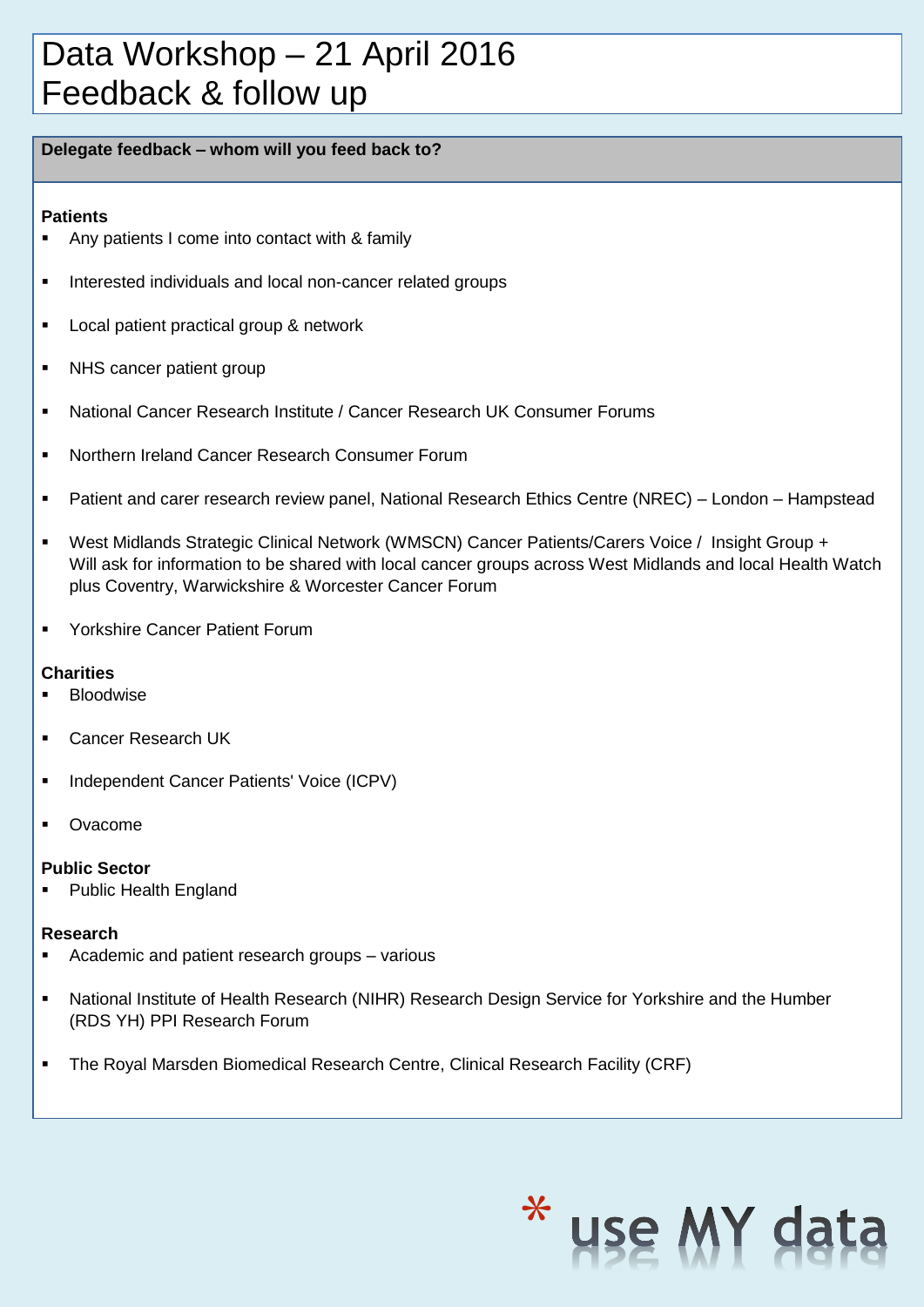#### **Legislation**

- **Benefits from most important to least important**
- $\blacksquare$  Disadvantages from most important to least important  $\blacksquare$

in simply put language in form of info leaflets for patients to use peer to peer, patient to patient

- Follow up to recent legislation on Section 2.
- Opt out of consent.
- UK & EU laws and the merger of the two / how change will affect the consent process

#### **National Consent Model**

- Recommendations from Dame Fiona Caldicott
- Look at the difference between the realities & the perception of data use.

#### **Data issues**

- Arguments about why data should not be shared
- What is data i.e. ongoing during radiotherapy how is it recorded, by whom, when?
- Data collection in primary & secondary care if issues arising
- Progress of registries
- Networking and sharing of 'actual' issues
- **Primary care looking at what detail GP practices collect**
- Patient portals

#### **Campaigning**

Provide information on how to campaign

#### **Research**

**Emphasize the benefits of research.** 

#### **Speakers & format**

- Ask the chair & all speakers back again to continue their input.
- Have the 'privacy lobby' attend and explain why they fight for the 'other side'.
- **More sessions with the 'all together' discussion format.**

*"I want my data shared with whomever will use it, for the good of everybody"*

**Workshop delegate**

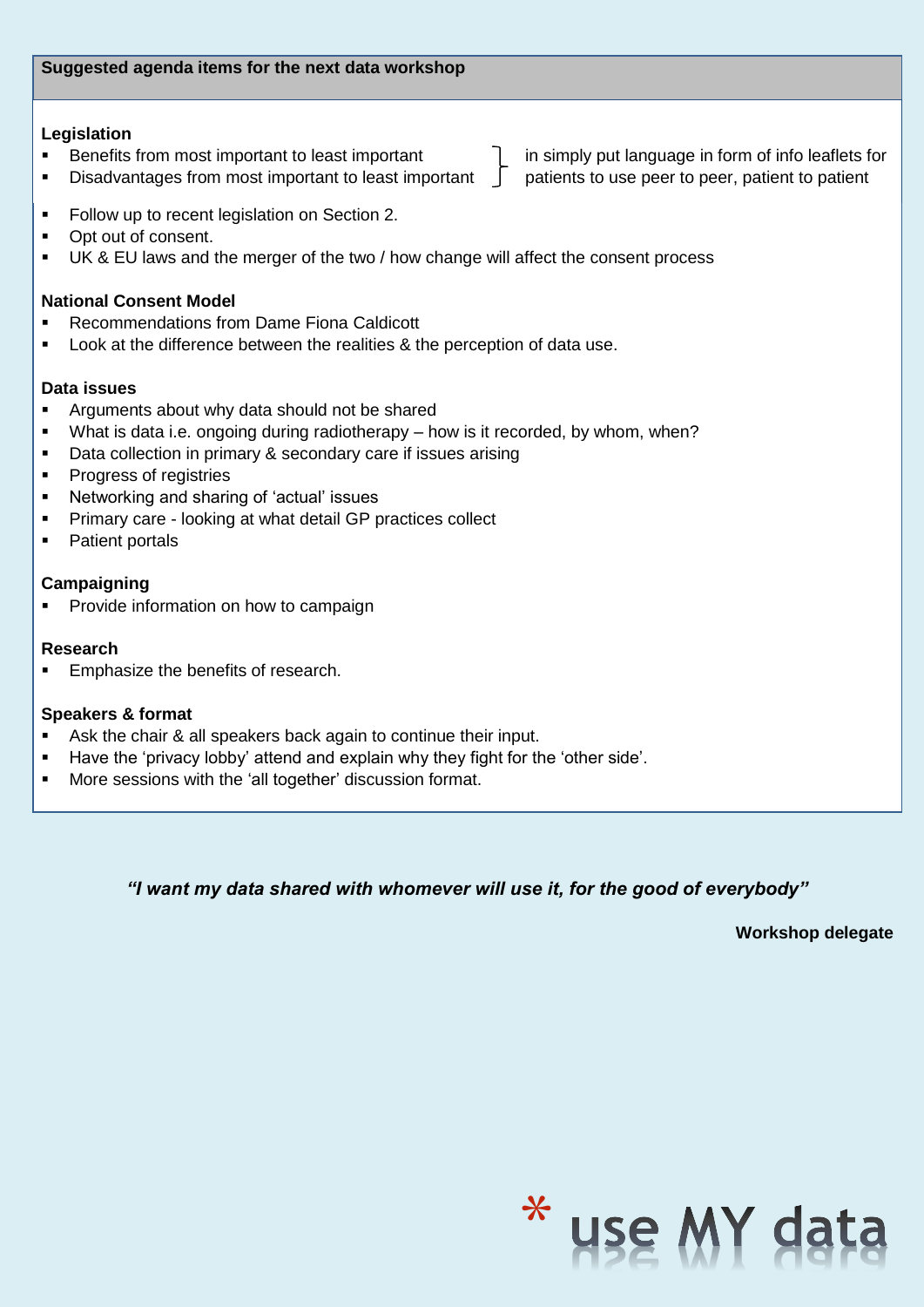



# \* use MY da